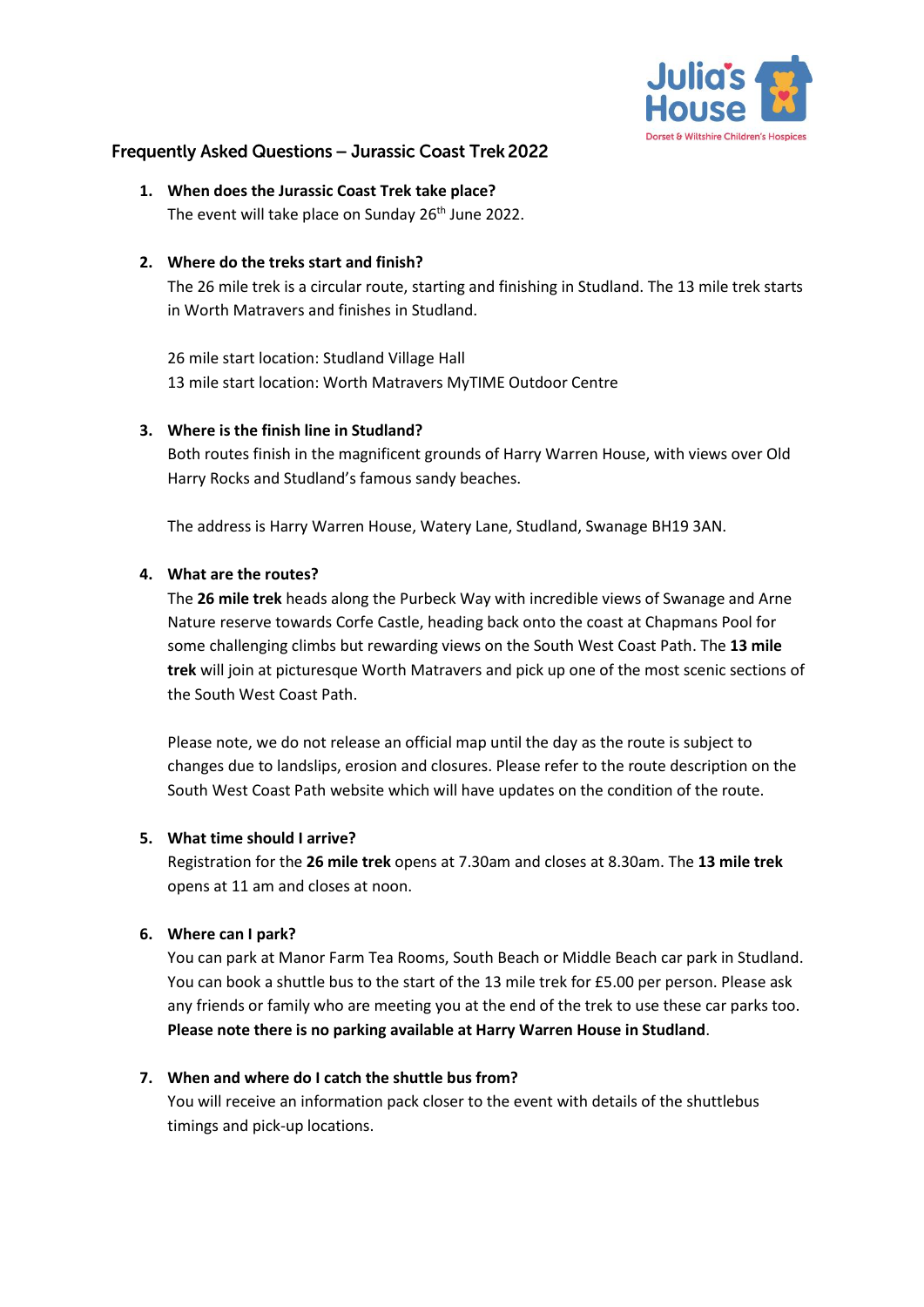

### **8. How do I get back to my car after I finish?**

If you park at one of the car parks in Studland, you will be able to walk to your car from the finish line.

### **9. I didn't book the shuttle bus when I registered, can I still book now?**

To guarantee your place on the bus you must book in advance, by no later than  $1<sup>st</sup>$  June 2022. Please call Isobel Langrish on 01202 644220.

## **10. Are the routes fully sign-posted?**

The route will be fully marked with arrows and there are regular checkpoints. Please note elements of the route may be subject to change.

## **11. Can I meet my friends on the 13/26 mile trek?**

Yes, but it will be your responsibility to arrange a meeting point. Our recommendation would be to meet at Worth Matravers.

## **12. Will I get a map of the route?**

You will be provided with a hard copy map on the day. Please note, we do not release an official map in advance as the route is subject to changes due to landslips, erosion and closures.

### **13. Can I bring my dog?**

You are welcome to bring your dog, as long as you are confident that they can walk the distance, you are mindful of other people and they are kept on a lead where necessary. If you are taking part in the 13 mile trek, you may need to make your own way to the start of the trek as we cannot guarantee the coach company will allow dogs.

## **14. How fit do I need to be?**

Hiking the South West Coast Path is no walk in the park – but that's why it's so popular! A challenging test of fitness and stamina, the sense of achievement from completing one of our treks is truly fantastic. Even if you walk regularly, please do not underestimate the challenge involved. We strongly advise you to train and make sure you include plenty of hills!

## **15. Can I walk at my own pace?**

This event is about raising vital funds and awareness for Julia's House – it's not a race! We just want you to have a safe and thoroughly enjoyable day.

## **16. Are there any cut off times for this event?**

Yes, the official finish time for the trek is 8.30pm. If you consider yourself a slower walker, please make sure you arrive at registration as early as possible to give yourself maximum time out on the route.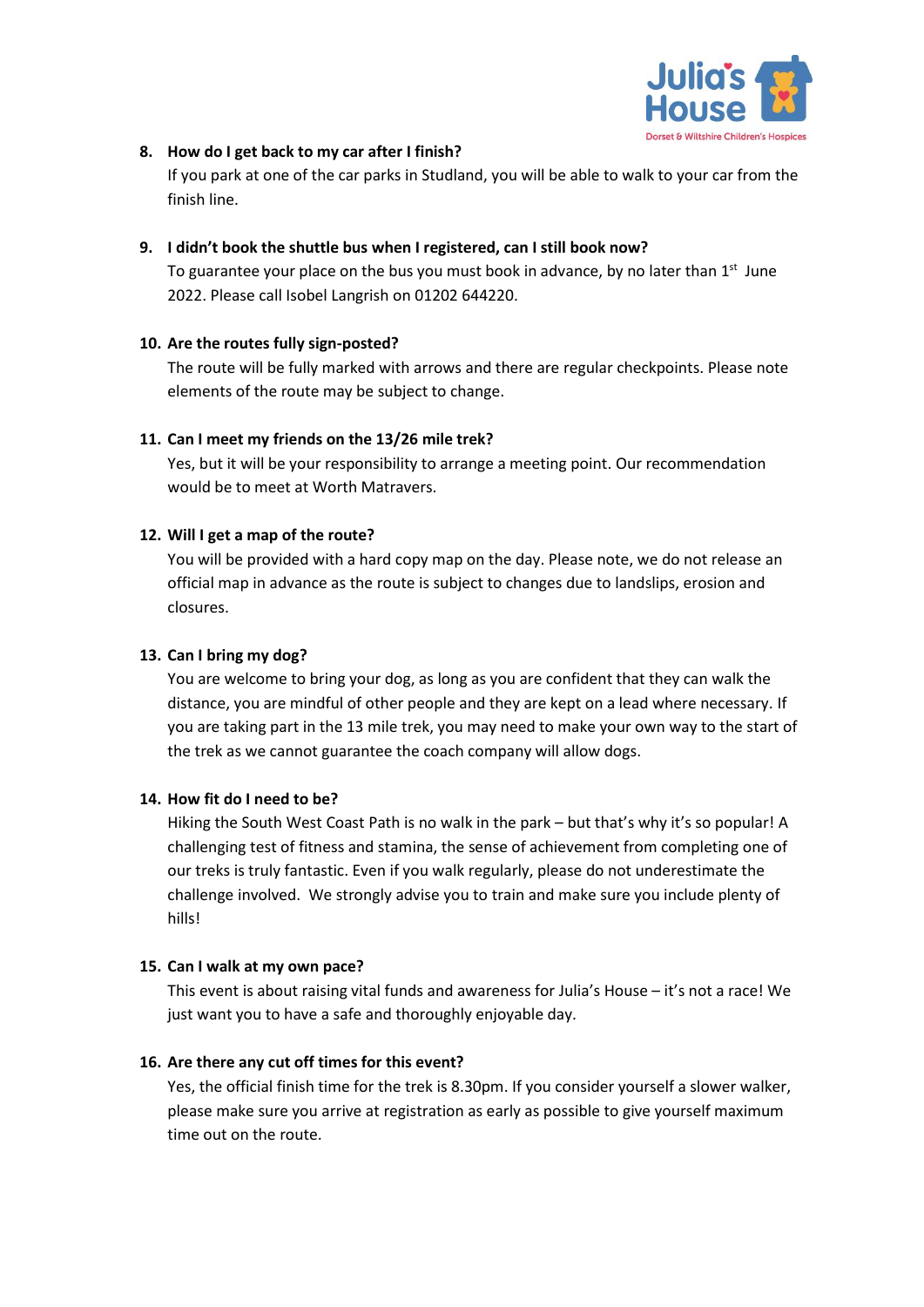

#### **17. How long should 13 miles take?**

The 13 mile trek should take approximately 3 – 4.5 hours.

#### **18. How long should 26 miles take?**

The 26 mile trek should take approximately 6.5 – 9 hours.

#### **19. What is the terrain like?**

The route is predominately grassy or stony trails with some walking along or near roads as you approach towns or where coastal diversions are in place. There are some steep ascents and descents and very few flat sections. The treks are challenging and you must ensure you have trained in preparation for this.

#### **20. Do I need any specialist equipment?**

For the longer routes you are strongly advised to wear waterproof, breathable walking boots with good ankle support and a strong sole (e.g. Vibram). Your walking boots should be well broken in and comfortable. If you need to buy new boots please make sure you buy them well in advance so you can break them in properly. Try on lots of pairs before you buy to ensure the best possible fit. You may also wish to bring walking poles but they are not essential.

#### **21. What is the minimum age for the Jurassic Coast Trek participants?**

You must be at least 16 years old to take part in the 13 or 26 mile trek.

Anyone under the age of 18 must have a waiver signed by a parent or guardian. Please email [isobel.langrish@juliashouse.org](mailto:isobel.langrish@juliashouse.org) if you require a waiver.

## **22. I need to withdraw due to injury, work, family commitments etc. Can I have a refund?**

**Refund policy:** Unfortunately entry fees cannot be refunded. Our refund policy is outlined in the terms and conditions on our website and on the entry form you will have signed when entering the trek. Your entry fee is a contribution towards the administration costs of putting on the Jurassic Coast Trek. Please emai[l isobel.langrish@juliashouse.org](mailto:isobel.langrish@juliashouse.org) if you wish to withdraw from the trek.

**Transfer Policy:** You can transfer your entry to another participant up until Friday 10th June 2022. Please email [isobel.langrish@juliashouse.org](mailto:isobel.langrish@juliashouse.org) if you wish to do this.

## **23. Can I change the distance I am registered for?**

Yes, please emai[l isobel.langrish@juliashouse.org](mailto:isobel.langrish@juliashouse.org) if you wish to change routes.

#### **24. When will I get my information pack?**

An information pack containing everything you need to know will be emailed to you at least four weeks before the trek. Please make sure you check your junk mail.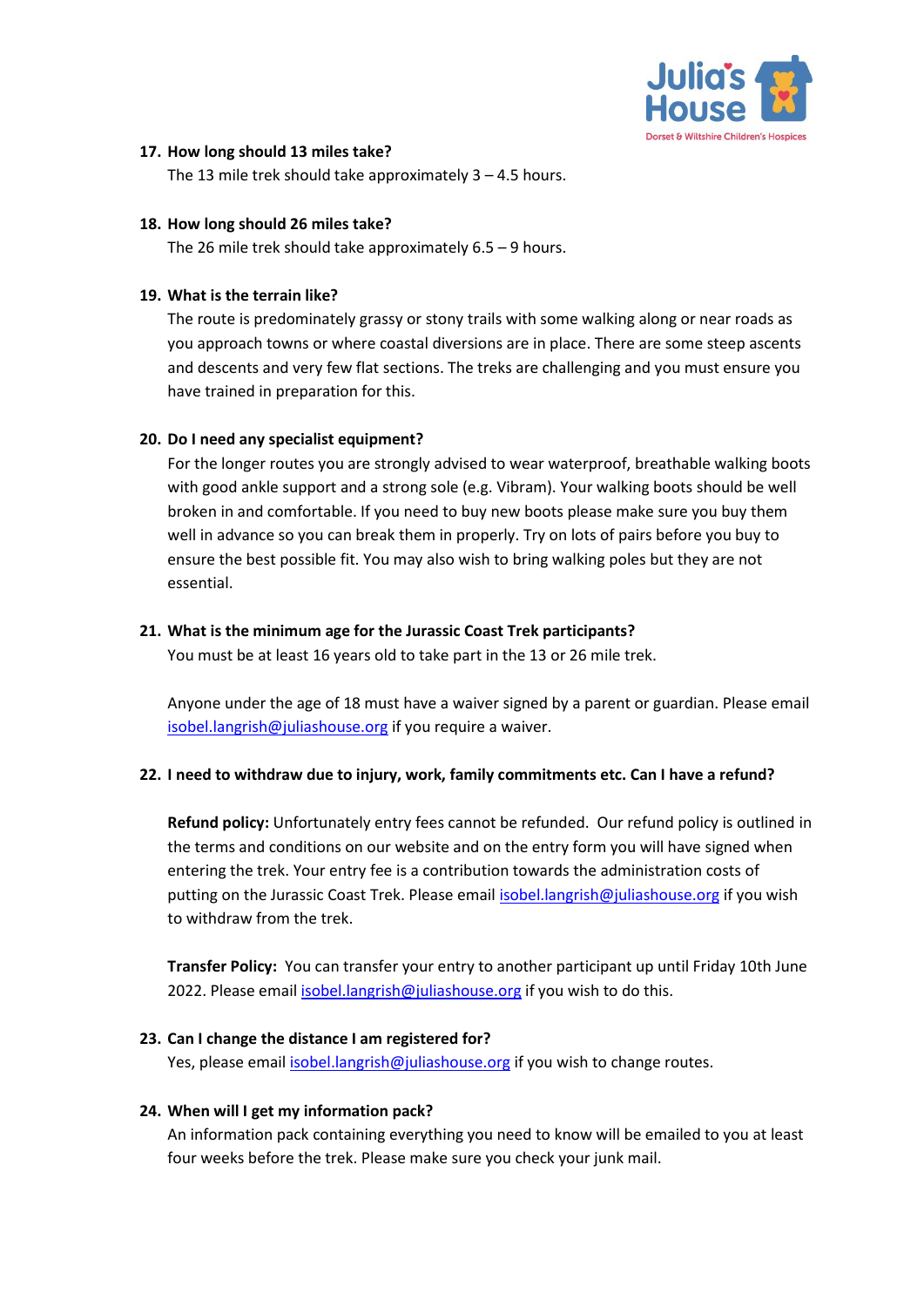

#### **25. Will there be any refreshment stops on the route?**

There will be checkpoints on the 13 and 26 mile routes offering energy snacks and water so you can re-fill your water bottles. We also recommend bringing a packed lunch with you. Locations of the checkpoints will be included in the information pack which you will receive about a month before the trek.

### **26. Are toilets available on the route?**

There are toilets at the start of the walk and at some of the checkpoints. In between these points you will need to find an appropriate area off the trail. Please bring a small amount of toilet paper with you and ensure you remove all litter afterwards. Nappy sacks are great for carrying toilet paper and other refuse.

#### **27. Do I have to fundraise?**

Julia's House relies on donations and fundraising events like the Jurassic Coast Trek for over 90 per cent of the money we need to raise each year. We hope everyone will try to raise as much as they can. Your registration fee helps to cover towards the costs of organising the event but it's the money you raise that helps us to pay for the care and comfort of a local child and their family.

#### **28. What's the best way to raise sponsorship money?**

The best place to start is by setting up [a JustGiving fundraising page](https://www.justgiving.com/). It's easy to do and to manage. Your friends and family can sponsor you from anywhere at any time and you don't need to spend time collecting money. You can use it as well as a regular sponsorship form, giving friends and family two ways to support you.

Most people find fundraising is far easier than they first imagined. We will support you every step of the way to ensure you reach and even exceed your target. Here are some suggestions:

- Ask your friends, family and colleagues to sponsor you through JustGiving
- Hold cakes sales at work
- Car boot sale, eBay auction or Facebook Marketplace
- Host a dinner party and charge your friends to come
- Hold a quiz night at your local pub or on Zoom
- Ask your work or local school to hold a non-uniform day
- Ask your local supermarket if you can bag-pack or hold a couple of collections throughout the year

Remember to make full use of the fundraising pack with ideas on how to reach your target (sent to you when you signed up) and also remember that you can call on the support of the Events Team at Julia's House at any time.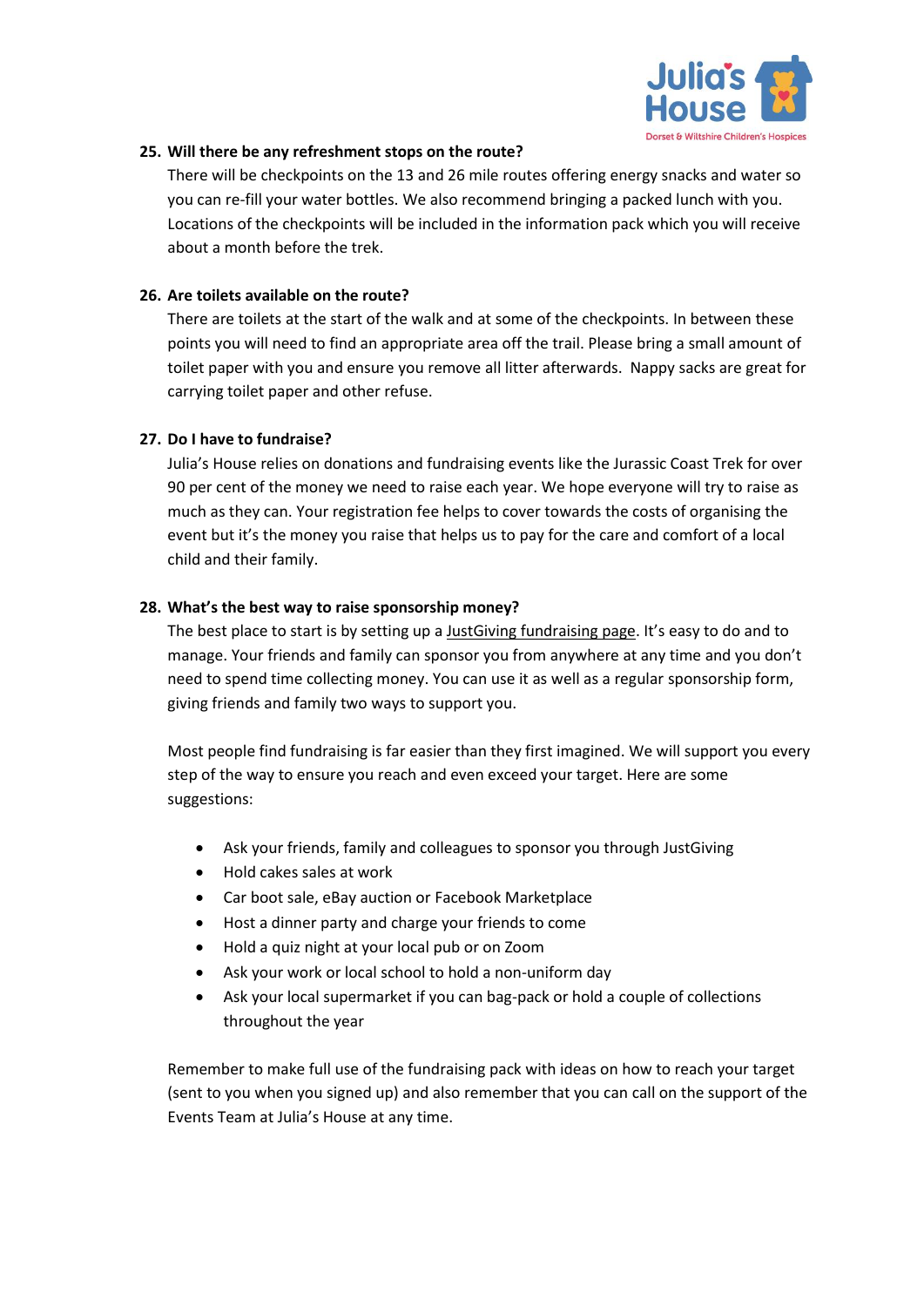

### **29. How do I pay in my sponsorship money?**

If you are collecting sponsorship money, there are a few ways you can send it to us:

- Come and visit us. We're based in the Barclays building in Poole (Mon-Fri, 9am-5pm).
- You can hand it in to your local Julia's House shop.
- You can donate through our website: [https://juliashouse.org/donate/.](https://juliashouse.org/donate/) Just make sure you add your reason for donation as 'The Jurassic Coast Trek 2022'. You can send a cheque, payable to 'Julia's House' in the post to: Julia's House, Ground Floor, Allenview House, Hanham Road, Wimborne, BH21 1AS.
- . Just make sure you include a note with your name and the reason for your sponsorship.

If you have a sponsorship form, please send it back to us so we can claim back the Gift Aid.

#### **30. Can I bring my sponsorship money with me on the day?**

Please don't bring sponsorship money with you to the trek. It is a very busy day and we have nowhere safe to keep donations. Instead, please use one of the paying-in options listed above. Thank you.

#### **31. What do I do with money raised through JustGiving?**

Any sponsorship collected online via JustGiving is automatically transferred to us. You don't need to do anything.

## **32. Where can my friends and family meet me afterwards?**

Friends and family are welcome to join us at Harry Warren House where they can cheer you across the finish line! We welcome people to come along and celebrate your achievement.

## **33. Is there anywhere to get food and drink at the start and finish line?**

There will be tea, coffee and croissants available to buy at the start but please make sure you have a substantial breakfast before arriving to fuel your walk. We will be serving up a delicious hog roast, glass of prosecco or soft drink for all our walkers as a thank you at the end of the trek. There will also be refreshments available to buy should your family and friends wish to join you for a bite to eat.

## **34. Do you have a training plan?**

We have a training plan and lots of great tips to help you prepare for your trek. Please email [isobel.langrish@juliashouse.org](mailto:isobel.langrish@juliashouse.org) for a copy.

## **35. What happens if I fall ill or get injured on the event?**

Every walker will receive an emergency number to contact should they need any help and there will be roaming medics and trek-masters along the route. You'll also find medical and support staff at each of the checkpoints.